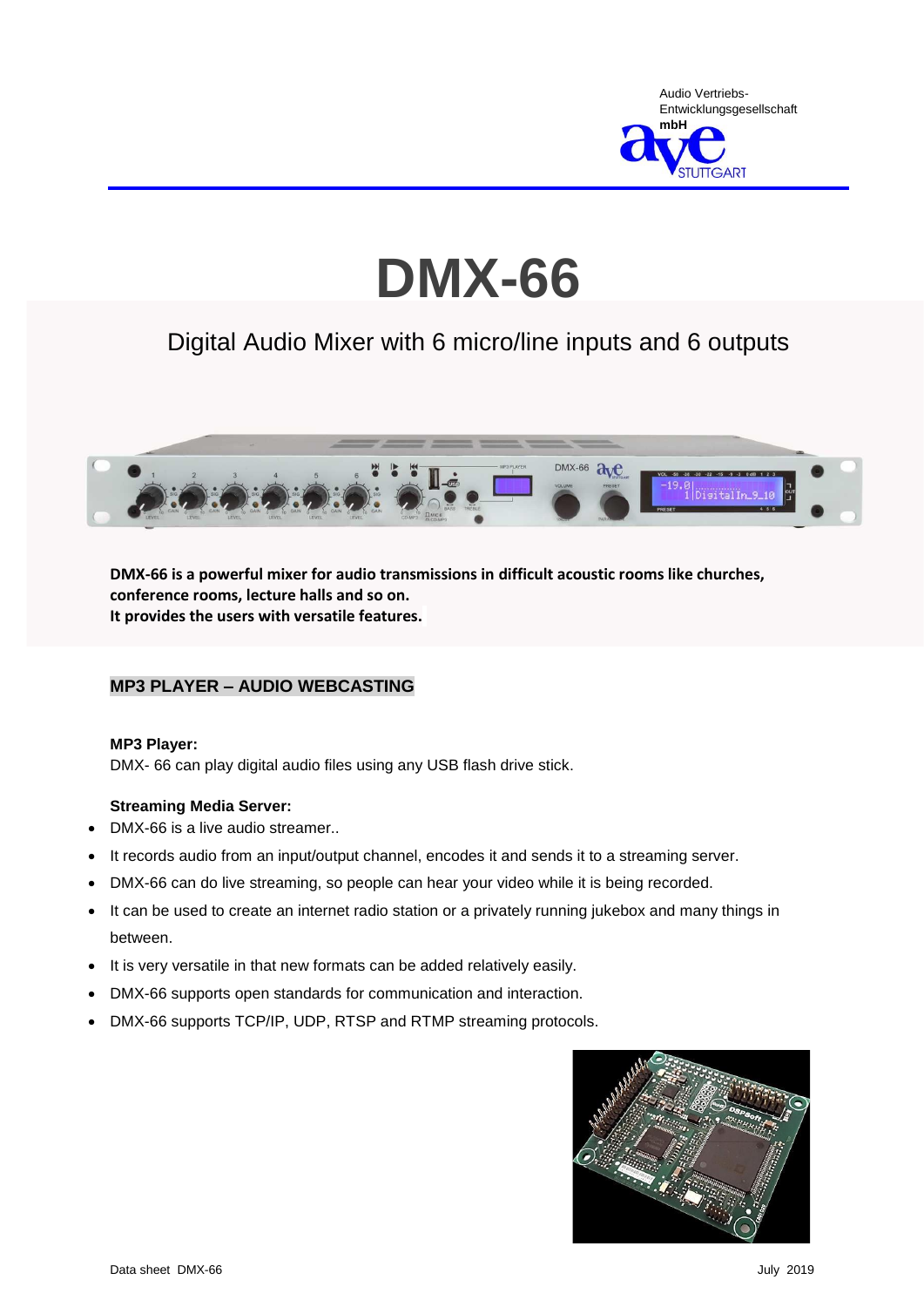## **Technical specifications**

#### **Analog inputs**

- Number of balanced inputs 6 (Phoenix 3,5 mm connector)
- Number of unbalanced inputs 1 (RCA connector)
- Analog gain (manually adjustable)  $0$  dB 30 dB
- Nominal sensitivity (balanced input) MIV-HI  $-58$  dBu (1mV<sub>rms</sub>)
- Nominal sensitivity (balanced input)MIV-LO  $-34$  dBu (15mV<sub>rms</sub>)
- Nominal sensitivity (balanced input)MIV-HI  $-19$  dBu (87mV<sub>rms</sub>)
- Phantom power (Activating at DIP-Switch)  $+48$  Volt stabilized, very low noise
- $\bullet$  Balanced input impedance (Phoenix) 5 kΩ @ 1 kHz
- Unbalanced input impedance (RCA) 33 kΩ  $@1$  kHz
- Balanced input CMRR <60 dB @ 1 kHz
- On Mic (20 20 kHz weighted) Rs =150 Ohm  $-126$  dBV
- Frequency response MIC (-3dB) 160 Hz bis 20 kHz
- Frequency response LINE (-3dB) 40 Hz bis 20 kHz
- 

#### **Analog outputs**

- 
- Number of unbalanced outputs 1 (RCA connector)
- 
- Residual noise of output driver  $\overline{\phantom{a}}$  -100 dBu (20 Hz  $\div$  20 kHz)
- Nominal level (balanced output)  $0$  dBu (7,75  $V_{\text{rms}}$ )
- Maximum level (balanced output) 20 dBu (7,75 V<sub>rms</sub>)
- $\bullet$  Balanced output impedance 140 Ω
- Unbalanced output impedance  $\overline{70 \Omega}$
- Ausgangsschutz short circuits short circuits

#### **Analog to digital converter**

- Bit resolution 24-bit
- Converter type sigma delta
- sampling frequency (Fs) 48 kHz
- 
- 
- Total harmonic distortion (THD) -93 dB (1 kHz, -1 dB<sub>FS</sub>)
- Oversampling factor **612 Fs**

#### **Digital Signal Processor**

#### **Digital to analog converter**

- Bit resolution 24-bit
- Converter type sigma delta
- Sampling frequency (Fs) 48 kHz
- 
- Dynamic range 112 dB (-60 dB<sub>FS</sub>)
- Total harmonic distortion (THD)  $-94$  dB (1 kHz, 0 dB<sub>FS</sub>)
- Delay time 0,58 ms
- Oversampling factor **512 Fs**

 Input protections radio frequency interference (RFI) transient voltage spikes external overvoltage

• Number of balanced outputs 6 + 1 (Phoenix 3.5 mm connector) • Dynamik range 120 dB ("A" weighted) Overvoltage protection

• Signal to noise ratio (SNR)  $\overline{104}$  dB ("A" weighted @ 48 kHz) • Dynamic range 104 dB (-60 dB<sub>FS</sub>)

• DSP 32-bit / 40-bit, Floating point 150 MHz - 6,6 ns cycling rate Super Harvard Architecture 900 MFLOPS 1Mbits SRAM, zweikanalig

• Signal to noise ratio (SNR) 112 dB ("A" weighted @ 48 kHz)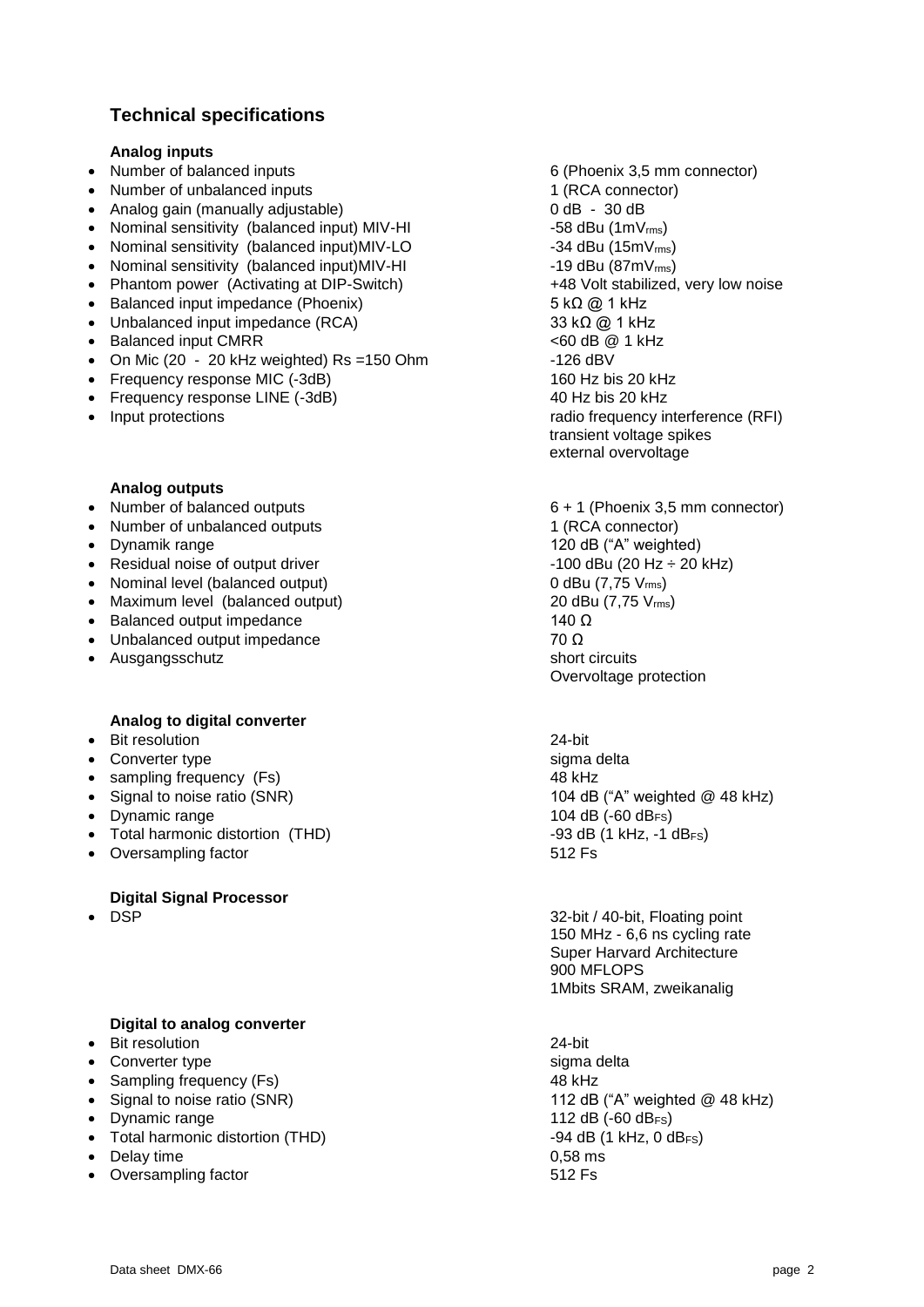#### **Digital Processing**

#### **Input**

- 
- 5 parametric equalizuer PEQ Frequency [20 Hz ÷ 20 kHz]
- 
- 

● Volume control [-100 dB ÷ 10 dB]

#### **Routing Matrix:**

- 
- Matix crosspoint level adjusting  $[ -60 dB \div 10 dB ]$

#### **Audio output**

- Easy adjustment of the sound columns
- 10 bands graphic equalizer  $\overline{G}$  Gain [-12 dB  $\div$  12 dB]
- Dynamic compressor range Threshold [-90 dB<sub>FS</sub> ÷ 20 dB<sub>FS</sub>]
- 
- 
- Phase control  $[0^\circ, 180^\circ]$
- 
- 

#### **Data connections**

**Display PSU Module**

• Highpass/lowpass filter **Butterworth filter type with adjustable** (anti hum, anti rumble and more ) cutting frequency and selectable slope 12/24/48 dB/Octave

> Gain  $[-15 dB + 15 dB]$ Bandwidth  $[0,01 \div 6$  oct]

Noise Gate Threshold [-80 dB<sub>FS</sub>  $\div$  0 dB<sub>FS</sub>] Hold time  $[100 \text{ ms} \div 10 \text{ s}]$ 

Automix function **Automix function Hold time [100 ms** ÷ 5000 ms] Attenuation  $[-60 \text{ dB} \div 0 \text{ dB}]$ NOM Gain (increase post gain of -3dB for each doubling of opened automix channels) Max. opened channels  $[1 \div 6]$ 

• Matrix size 6 inputs / 6 outputs 1

AT-N series Live SM series

Ratil  $[R=1:1 \div R=20:1]$ Post Gain [-20 dB ÷ 20 dB] Attack Time [1 ms ÷ 250 ms] Release Time [10 ms ÷ 2500 ms]

• Limiter **Threshold fixed at 0 dBFs**  Delay [0 m ÷ 35 m], [0 ms ÷ 100 ms] • Output level  $[-100 \text{ dB} \div 10 \text{ dB}]$ ● Master level **be a set of the set of the set of the set of the set of the set of the set of the set of the set of the set of the set of the set of the set of the set of the set of the set of the set of the set of the se** 

 Rear panel ETHERNET 802.3 Wi-Fi 802.11 USB 2.0

LCD 20 characters x 2 lines